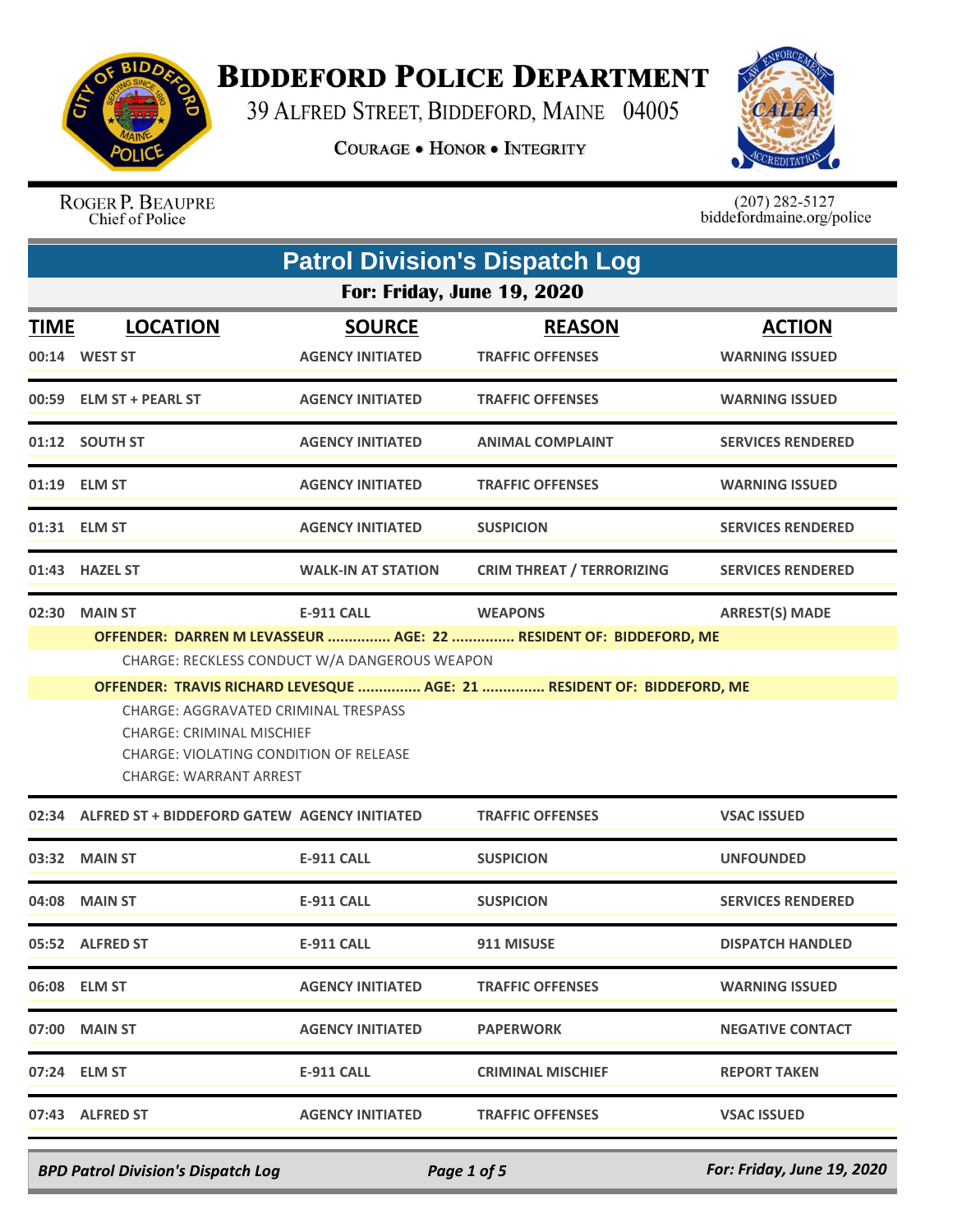| <b>TIME</b> | <b>LOCATION</b>               | <b>SOURCE</b>             | <b>REASON</b>                      | <b>ACTION</b>                |
|-------------|-------------------------------|---------------------------|------------------------------------|------------------------------|
|             | 08:01 EDWARDS AVE + ALFRED ST | <b>AGENCY INITIATED</b>   | <b>TRAFFIC OFFENSES</b>            | <b>VSAC ISSUED</b>           |
|             | 08:02 JEFFERSON ST            | <b>NON-EMERGENCY CALL</b> | <b>PAPERWORK</b>                   | <b>SERVICES RENDERED</b>     |
|             | 08:21 ALFRED ST               | <b>AGENCY INITIATED</b>   | <b>TRAFFIC OFFENSES</b>            | <b>VSAC ISSUED</b>           |
|             | 08:38 BARRA RD + POMERLEAU ST | <b>AGENCY INITIATED</b>   | <b>TRAFFIC OFFENSES</b>            | <b>WARNING ISSUED</b>        |
|             | 08:47 ALFRED ST               | <b>AGENCY INITIATED</b>   | <b>TRAFFIC OFFENSES</b>            | <b>VSAC ISSUED</b>           |
|             | 09:03 ELM ST                  | <b>NON-EMERGENCY CALL</b> | <b>BURGLARY OF A MOTOR VEHICLE</b> | <b>REPORT TAKEN</b>          |
|             | 09:06 AMHERST ST              | <b>WALK-IN AT STATION</b> | <b>ARTICLES LOST/FOUND</b>         | <b>REPORT TAKEN</b>          |
|             | 09:09 ALFRED ST               | <b>AGENCY INITIATED</b>   | <b>TRAFFIC OFFENSES</b>            | <b>VSAC ISSUED</b>           |
|             | 09:21 MARBLEHEAD LN           | <b>RADIO</b>              | <b>RIVER PATROL OFFENSES</b>       | <b>NO VIOLATION</b>          |
| 09:27       | <b>BEACH HOUSE LN</b>         | <b>AGENCY INITIATED</b>   | <b>CRIMINAL MISCHIEF</b>           | <b>REPORT TAKEN</b>          |
|             | 09:40 MARBLEHEAD LN           | <b>AGENCY INITIATED</b>   | <b>RIVER PATROL OFFENSES</b>       | <b>WARNING ISSUED</b>        |
|             | 09:45 ADAMS ST                | <b>NON-EMERGENCY CALL</b> | <b>THEFT</b>                       | <b>REPORT TAKEN</b>          |
|             | 09:53 MARBLEHEAD LN           | <b>AGENCY INITIATED</b>   | <b>RIVER PATROL OFFENSES</b>       | <b>NO VIOLATION</b>          |
|             | 09:53 YALE ST                 | <b>AGENCY INITIATED</b>   | <b>ANIMAL COMPLAINT</b>            | <b>SERVICES RENDERED</b>     |
|             | 09:56 FRANKLIN ST             | <b>NON-EMERGENCY CALL</b> | <b>CHECK WELFARE</b>               | <b>TRANSPORT TO HOSPITAL</b> |
|             | 10:05 ALFRED ST               | <b>NON-EMERGENCY CALL</b> | <b>COURT ORDERED CHECK IN</b>      | <b>SERVICES RENDERED</b>     |
|             | 10:15 ALFRED ST               | <b>AGENCY INITIATED</b>   | <b>ANIMAL COMPLAINT</b>            | <b>SERVICES RENDERED</b>     |
|             | 10:17 MAIN ST                 | <b>NON-EMERGENCY CALL</b> | <b>DRINKING IN PUBLIC</b>          | <b>NO ACTION REQUIRED</b>    |
|             | 10:22 ALFRED ST               | <b>AGENCY INITIATED</b>   | <b>ANIMAL COMPLAINT</b>            | <b>SERVICES RENDERED</b>     |
|             | 10:43 ELM ST                  | <b>AGENCY INITIATED</b>   | <b>TRAFFIC OFFENSES</b>            | <b>VSAC ISSUED</b>           |
|             | 10:43 SOUTH ST                | <b>AGENCY INITIATED</b>   | <b>ANIMAL COMPLAINT</b>            | <b>SERVICES RENDERED</b>     |
|             | 10:46 ALFRED ST               | <b>WALK-IN AT STATION</b> | <b>COURT ORDERED CHECK IN</b>      | <b>DISPATCH HANDLED</b>      |
|             | 10:53 MARBLEHEAD LN           | <b>AGENCY INITIATED</b>   | <b>RIVER PATROL OFFENSES</b>       | <b>NO VIOLATION</b>          |
|             | 10:59 ELIZABETH RD            | <b>NON-EMERGENCY CALL</b> | <b>FRAUD / SCAM</b>                | <b>REPORT TAKEN</b>          |
|             | <b>11:07 MAIN ST</b>          | <b>NON-EMERGENCY CALL</b> | <b>CHECK WELFARE</b>               | <b>SERVICES RENDERED</b>     |

*BPD Patrol Division's Dispatch Log Page 2 of 5 For: Friday, June 19, 2020*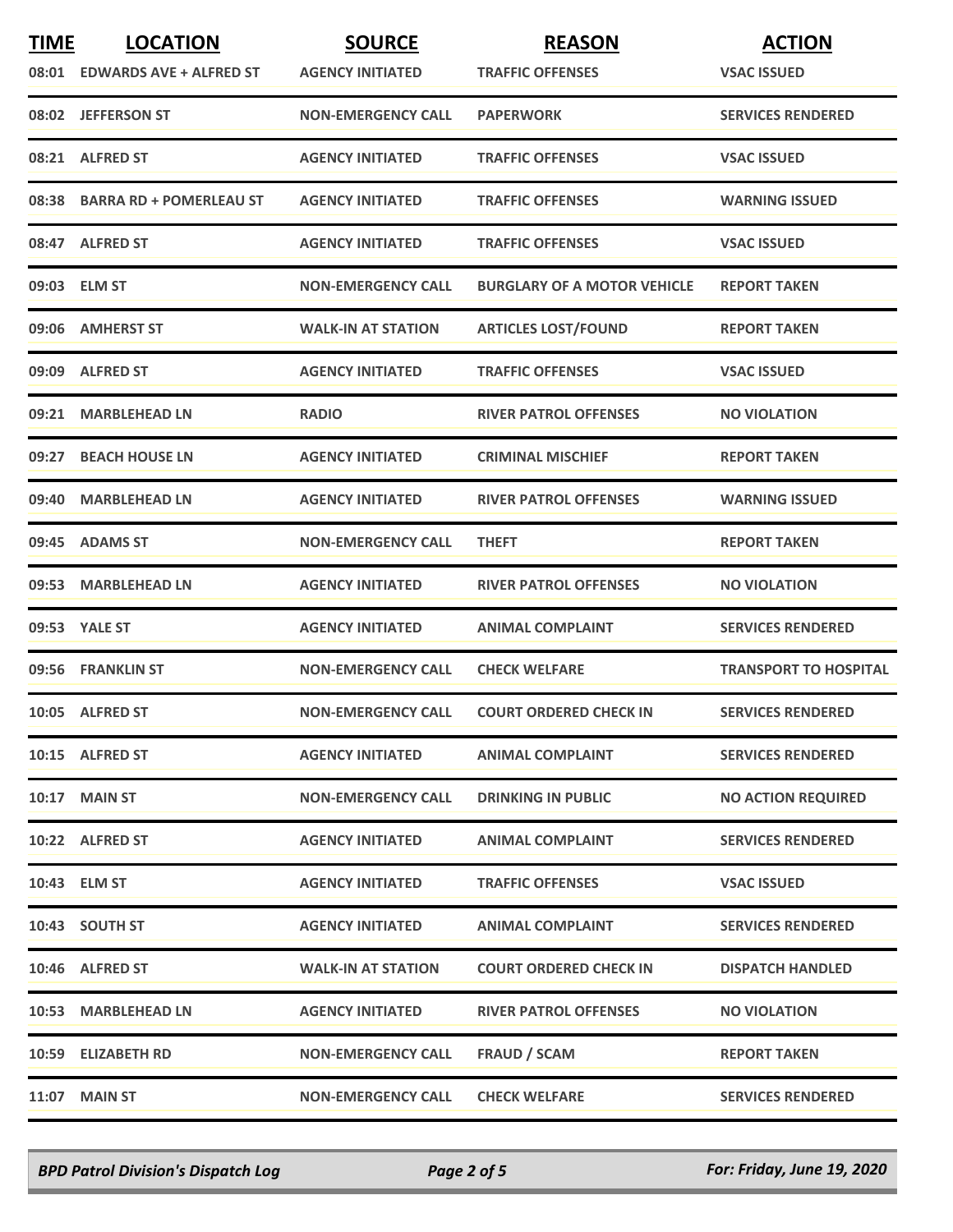| <b>TIME</b> | <b>LOCATION</b>                                      | <b>SOURCE</b>             | <b>REASON</b>                | <b>ACTION</b>                |
|-------------|------------------------------------------------------|---------------------------|------------------------------|------------------------------|
|             | 11:12 ELM ST                                         | <b>AGENCY INITIATED</b>   | <b>TRAFFIC OFFENSES</b>      | <b>WARNING ISSUED</b>        |
|             | 11:14 WEST ST                                        | <b>E-911 CALL</b>         | 911 MISUSE                   | <b>SERVICES RENDERED</b>     |
|             | 11:23 WESTFIELD ST                                   | <b>NON-EMERGENCY CALL</b> | <b>PAPERWORK</b>             | <b>SERVICES RENDERED</b>     |
|             | 11:30 MT PLEASANT ST + CORNISH AV NON-EMERGENCY CALL |                           | <b>ANIMAL COMPLAINT</b>      | <b>SERVICES RENDERED</b>     |
|             | 11:32 PRECOURT ST                                    | <b>AGENCY INITIATED</b>   | <b>TRAFFIC OFFENSES</b>      | <b>VSAC ISSUED</b>           |
|             | 11:47 MOUNTAIN RD                                    | <b>AGENCY INITIATED</b>   | <b>TRAFFIC DETAIL</b>        | <b>NO VIOLATION</b>          |
|             | 11:52 ALFRED ST                                      | <b>AGENCY INITIATED</b>   | <b>TRAFFIC OFFENSES</b>      | <b>VSAC ISSUED</b>           |
|             | 11:52 BRADBURY ST + MASON ST                         | <b>NON-EMERGENCY CALL</b> | <b>PARKING COMPLAINT</b>     | <b>PARKING TICKET ISSUED</b> |
|             | 12:10 ANDREWS RD                                     | <b>AGENCY INITIATED</b>   | <b>TRAFFIC OFFENSES</b>      | <b>WARNING ISSUED</b>        |
| 12:17       | <b>GREEN ST</b>                                      | <b>NON-EMERGENCY CALL</b> | <b>SUSPICION</b>             | <b>NEGATIVE CONTACT</b>      |
|             | 12:19 ALFRED ST                                      | <b>AGENCY INITIATED</b>   | <b>TRAFFIC OFFENSES</b>      | <b>VSAC ISSUED</b>           |
|             | 12:25 BOULDER WAY                                    | <b>NON-EMERGENCY CALL</b> | <b>JUVENILE OFFENSES</b>     | <b>NEGATIVE CONTACT</b>      |
|             | 12:38 GRAHAM ST                                      | <b>AGENCY INITIATED</b>   | <b>PAPERWORK</b>             | <b>NEGATIVE CONTACT</b>      |
|             | 12:40 ALFRED ST                                      | <b>AGENCY INITIATED</b>   | <b>TRAFFIC OFFENSES</b>      | <b>VSAC ISSUED</b>           |
|             | 12:45 GLENVIEW DR                                    | <b>NON-EMERGENCY CALL</b> | <b>DISTURBANCE / NOISE</b>   | <b>WARNING ISSUED</b>        |
|             | 13:06 MARBLEHEAD LN                                  | <b>AGENCY INITIATED</b>   | <b>RIVER PATROL OFFENSES</b> | <b>NO VIOLATION</b>          |
|             | 13:08 MARINER WAY                                    | E-911 CALL                | 911 MISUSE                   | <b>NEGATIVE CONTACT</b>      |
|             | 13:32 MAY ST                                         | <b>AGENCY INITIATED</b>   | <b>TRAFFIC OFFENSES</b>      | <b>WARNING ISSUED</b>        |
|             | 13:38 ELM ST                                         | <b>RADIO</b>              | <b>WARRANT ARREST</b>        | <b>SERVICES RENDERED</b>     |
|             | 13:44 ELM ST                                         | <b>AGENCY INITIATED</b>   | <b>TRAFFIC OFFENSES</b>      | <b>VSAC ISSUED</b>           |
|             | 14:00 MARBLEHEAD LN                                  | <b>RADIO</b>              | <b>RIVER PATROL OFFENSES</b> | <b>WARNING ISSUED</b>        |
|             | 14:06 POOL ST                                        | <b>E-911 CALL</b>         | 911 MISUSE                   | <b>NO ACTION REQUIRED</b>    |
|             | 15:07 ELM ST                                         | <b>AGENCY INITIATED</b>   | <b>TRAFFIC OFFENSES</b>      | <b>WARNING ISSUED</b>        |
|             | 15:17 SOUTH ST                                       | <b>AGENCY INITIATED</b>   | <b>TRAFFIC OFFENSES</b>      | <b>WARNING ISSUED</b>        |
|             | 15:21 WEST ST                                        | <b>AGENCY INITIATED</b>   | <b>TRAFFIC OFFENSES</b>      | <b>WARNING ISSUED</b>        |

*BPD Patrol Division's Dispatch Log Page 3 of 5 For: Friday, June 19, 2020*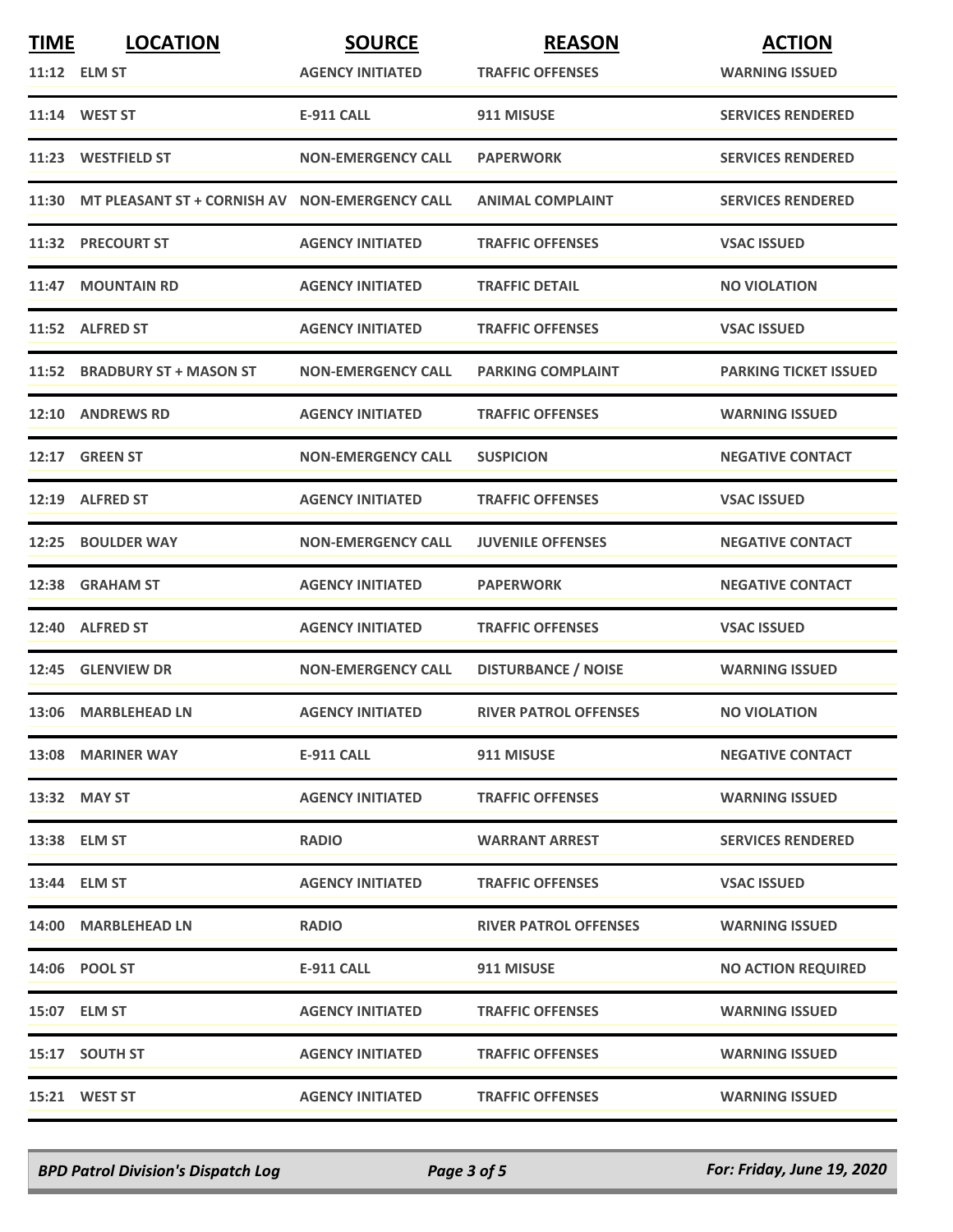| <b>TIME</b> | <b>LOCATION</b>                                     | <b>SOURCE</b>             | <b>REASON</b>                      | <b>ACTION</b>             |
|-------------|-----------------------------------------------------|---------------------------|------------------------------------|---------------------------|
|             | 15:30 MAIN ST                                       | <b>E-911 CALL</b>         | <b>SUSPICION</b>                   | <b>SERVICES RENDERED</b>  |
|             | 15:32 SOUTH ST                                      | <b>AGENCY INITIATED</b>   | <b>TRAFFIC OFFENSES</b>            | <b>WARNING ISSUED</b>     |
|             | 15:35 PROSPECT ST + WEST ST                         | <b>AGENCY INITIATED</b>   | <b>TRAFFIC OFFENSES</b>            | <b>WARNING ISSUED</b>     |
|             | <b>15:44 MAIN ST</b>                                | <b>NON-EMERGENCY CALL</b> | <b>SUSPICION</b>                   | <b>SERVICES RENDERED</b>  |
|             | 15:58 ELM ST + MAIN ST                              | <b>NON-EMERGENCY CALL</b> | <b>SUSPICION</b>                   | <b>SERVICES RENDERED</b>  |
|             | <b>16:15 MAIN ST</b>                                | <b>AGENCY INITIATED</b>   | <b>ALL OTHER</b>                   | <b>SERVICES RENDERED</b>  |
|             | <b>16:17 VINE ST</b>                                | <b>NON-EMERGENCY CALL</b> | <b>MENTAL ILLNESS CASES</b>        | <b>REPORT TAKEN</b>       |
|             | <b>16:52 MARINER WAY</b>                            | <b>E-911 CALL</b>         | 911 MISUSE                         | <b>SERVICES RENDERED</b>  |
|             | 17:41 ELM ST                                        | <b>AGENCY INITIATED</b>   | <b>TRAFFIC OFFENSES</b>            | <b>WARNING ISSUED</b>     |
|             | 18:00 ALFRED ST                                     | <b>AGENCY INITIATED</b>   | <b>LIQUOR LAW VIOLATION</b>        | <b>SERVICES RENDERED</b>  |
|             | 18:04 HARRISON AVE                                  | E-911 CALL                | 911 MISUSE                         | <b>NO ACTION REQUIRED</b> |
|             | 18:23 ELM ST                                        | <b>AGENCY INITIATED</b>   | <b>TRAFFIC OFFENSES</b>            | <b>WARNING ISSUED</b>     |
|             | 19:19 CUTTS ST                                      | <b>E-911 CALL</b>         | <b>MENTAL ILLNESS CASES</b>        | <b>SERVICES RENDERED</b>  |
|             | 20:14 ELM ST                                        | <b>NON-EMERGENCY CALL</b> | <b>HARASSMENT</b>                  | <b>SERVICES RENDERED</b>  |
|             | 20:42 ELM ST + FOREST ST                            | <b>AGENCY INITIATED</b>   | <b>TRAFFIC OFFENSES</b>            | <b>WARNING ISSUED</b>     |
|             | 20:51 ELM ST                                        | <b>AGENCY INITIATED</b>   | <b>TRAFFIC OFFENSES</b>            | <b>WARNING ISSUED</b>     |
|             | 20:54 PRECOURT ST + BAKERS WAY AGENCY INITIATED     |                           | <b>TRAFFIC OFFENSES</b>            | <b>WARNING ISSUED</b>     |
|             | 21:04 ALFRED ST + MEDICAL CENTER D AGENCY INITIATED |                           | <b>TRAFFIC OFFENSES</b>            | <b>WARNING ISSUED</b>     |
|             | 21:13 CRESCENT ST                                   | <b>AGENCY INITIATED</b>   | <b>BURGLARY OF A MOTOR VEHICLE</b> | <b>REPORT TAKEN</b>       |
|             | 21:16 POOL ST + DECARY RD                           | <b>AGENCY INITIATED</b>   | <b>TRAFFIC OFFENSES</b>            | <b>WARNING ISSUED</b>     |
|             | 21:36 WEST ST + WESTWOOD DR                         | <b>AGENCY INITIATED</b>   | <b>TRAFFIC OFFENSES</b>            | <b>WARNING ISSUED</b>     |
|             | 22:27 POOL ST                                       | <b>NON-EMERGENCY CALL</b> | <b>SUSPICION</b>                   | <b>SERVICES RENDERED</b>  |
|             | 22:29 FOSS ST + BACON ST                            | <b>NON-EMERGENCY CALL</b> | <b>CHECK WELFARE</b>               | <b>SERVICES RENDERED</b>  |
|             | 22:29 FOLSOM DR                                     | <b>NON-EMERGENCY CALL</b> | <b>DRUG</b>                        | <b>SERVICES RENDERED</b>  |
|             | 22:31 CATHEDRAL OAKS DR                             | E-911 CALL                | 911 MISUSE                         | <b>DISPATCH HANDLED</b>   |

*BPD Patrol Division's Dispatch Log Page 4 of 5 For: Friday, June 19, 2020*